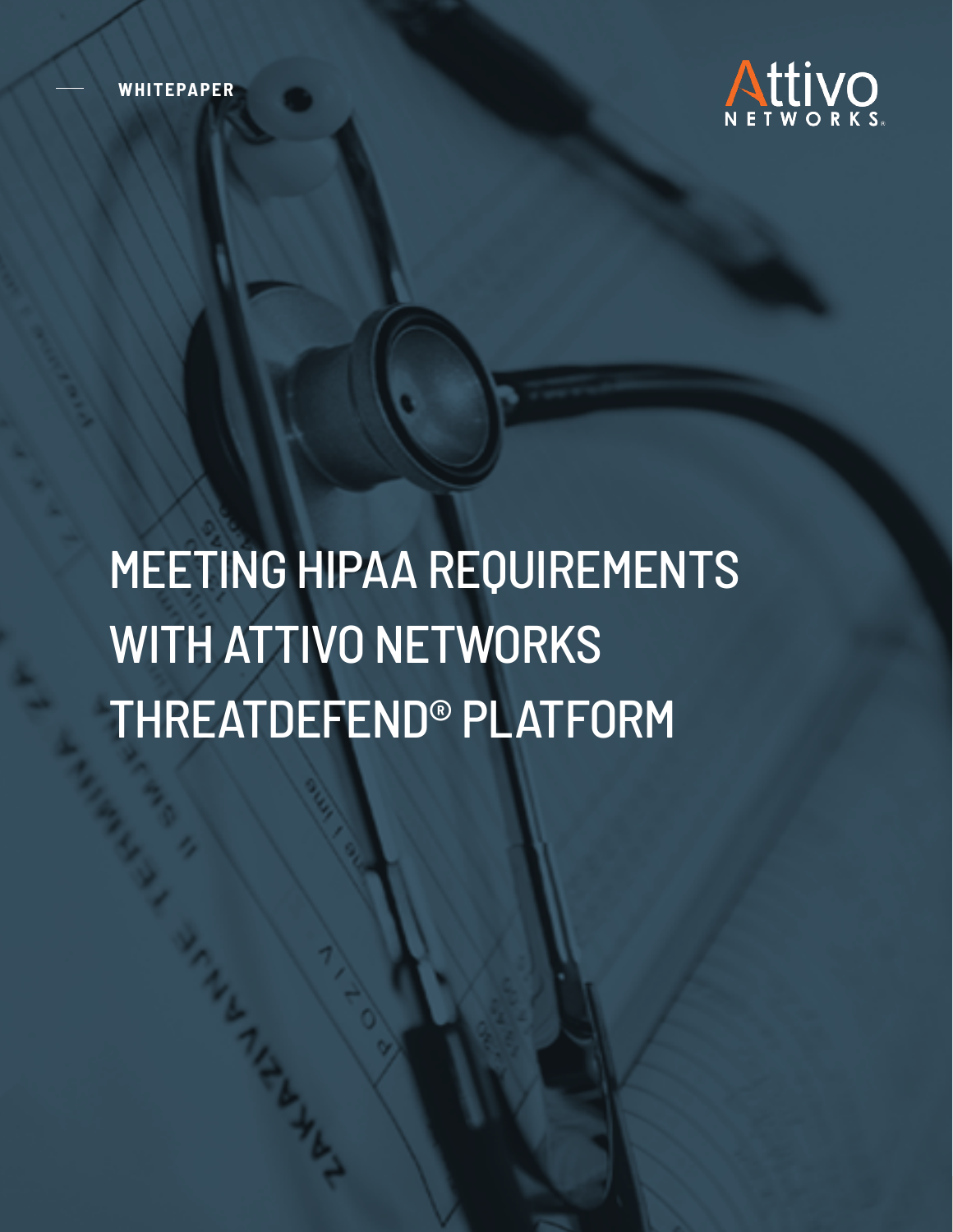# EXECUTIVE SUMMARY

The Health Insurance Portability and Accountability Act of 1996 (HIPAA) laid out a broad range of rules for Healthcare providers in the United States that fundamentally changed how these organizations were required to handle patient information. The HIPAA requirements set standards for protecting patient records without laying out specific technological or process solutions. One of the goals of these requirements was to allow enough flexibility for organizations to meet the privacy and security mandates using the tools that best fit their environment. In this paper we will look at how attack prevention, detection, and adversary intelligence collection based on cyber deception and data concealment technologies can help an organization meet these requirements effectively, and efficiently, specifically in the context of Information Security.

# CHALLENGES

The HIPAA regulations are complex and meeting their requirements has proven to be a challenge for many organizations, as they have been updated several times since their introduction. As a result, different healthcare organizations have been subjected to various requirements at different times depending on their scale. The fact that the requirements present standards and expectations without specifying which technologies to use does add some flexibility, and organizations can take advantage of this to adapt their defenses to meet their needs.

The Health and Human Services website $^{\text{1}}$  sums the security requirements up as follows:

"The Security Rule requires covered entities to maintain reasonable and appropriate administrative, technical, and physical safeguards for protecting e-PHI2 .

Specifically, covered entities must:

- 1. Ensure the confidentiality, integrity, and availability of all e-PHI they create, receive, maintain or transmit;
- 2. Identify and protect against reasonably anticipated threats to the security or integrity of the information;
- 3. Protect against reasonably anticipated, impermissible uses or disclosures; and
- 4. Ensure compliance by their workforce "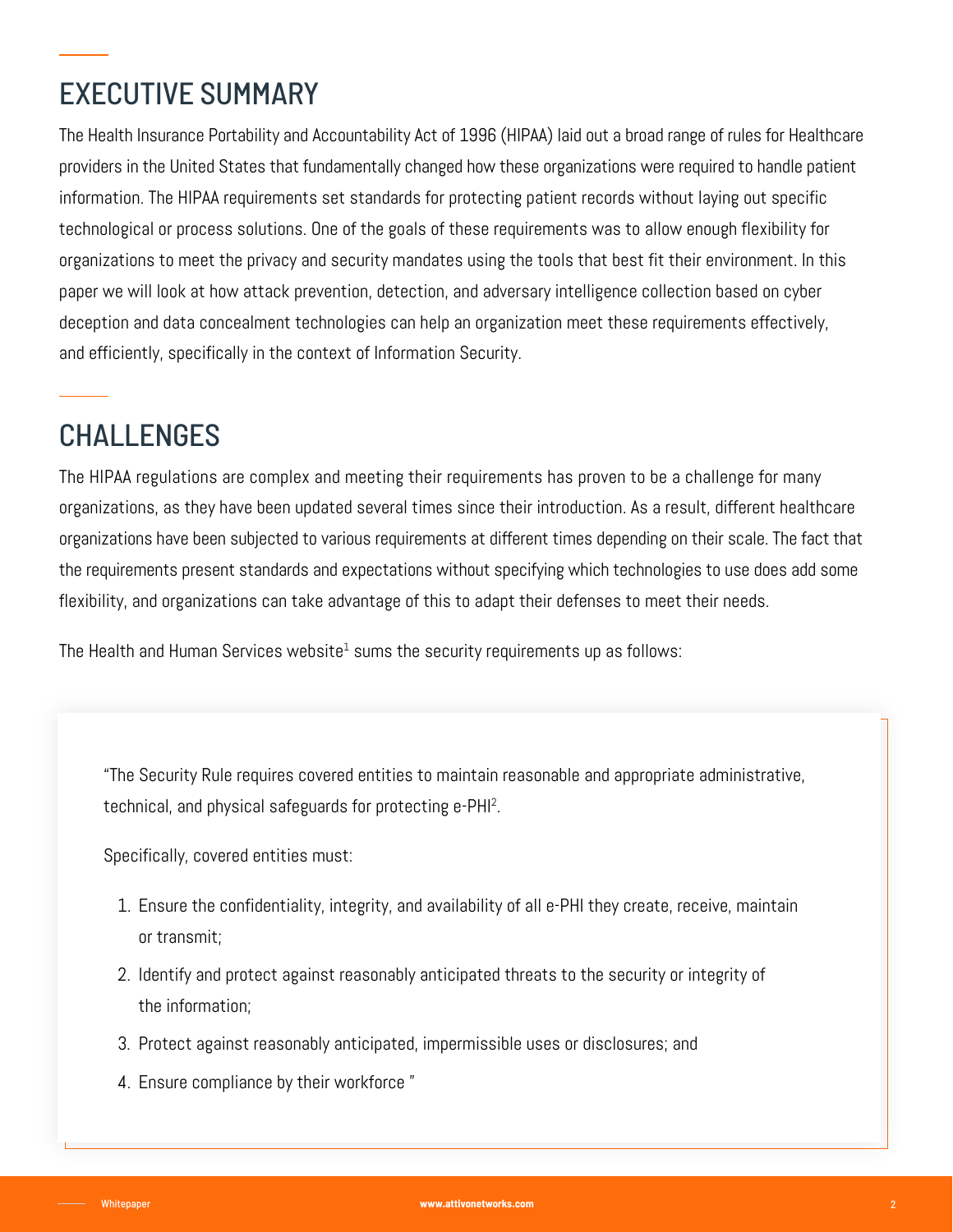Anticipating attacks and potential new threats, as noted in points 2 and 3, can be a challenge for many conventional defensive technologies. The regulations go into greater depth about what they consider appropriate safeguards, but they expressly allow for flexibility as shown in the same reference:

"HHS recognizes that covered entities range from the smallest provider to the largest, multi-state health plan. Therefore, the Security Rule is flexible and scalable to allow covered entities to analyze their own needs and implement solutions appropriate for their specific environments. What is appropriate for a particular covered entity will depend on the nature of the covered entity's business, as well as the covered entity's size and resources.

Therefore, when a covered entity is deciding which security measures to use, the rule does not dictate those measures, but requires the covered entity to consider:

- Its size, complexity, and capabilities,
- Its technical, hardware, and software infrastructure,
- The costs of security measures, and
- The likelihood and possible impact of potential risks to e-PHI.

Covered entities must review and modify their security measures to continue protecting e-PHI in a changing environment."

Many organizations have opted to take the most obvious approach to meeting the HIPAA requirements and securing their IT infrastructure: perimeter defenses, endpoint defenses, intrusion detection, data loss prevention, and logging, all from established security vendors. This "check all the boxes" approach technically satisfies the requirements, letting health care organizations pass any required audits. For smaller organizations that lack the resources to manage their own security, a broad range of Managed Security Service Providers (MSSP) can fill their needs.

However, the "check all the boxes" approach is not always enough. Sophisticated attackers have shown repeatedly that they can slip through perimeter defenses and avoid conventional detection techniques once inside. While e-PHI is the obvious target for attackers, healthcare environments have felt the effect of ransomware attacks, medical IoT devices have been leveraged for attacks, and idle systems have been leveraged for cryptomining, to name just a few potential targets in this space.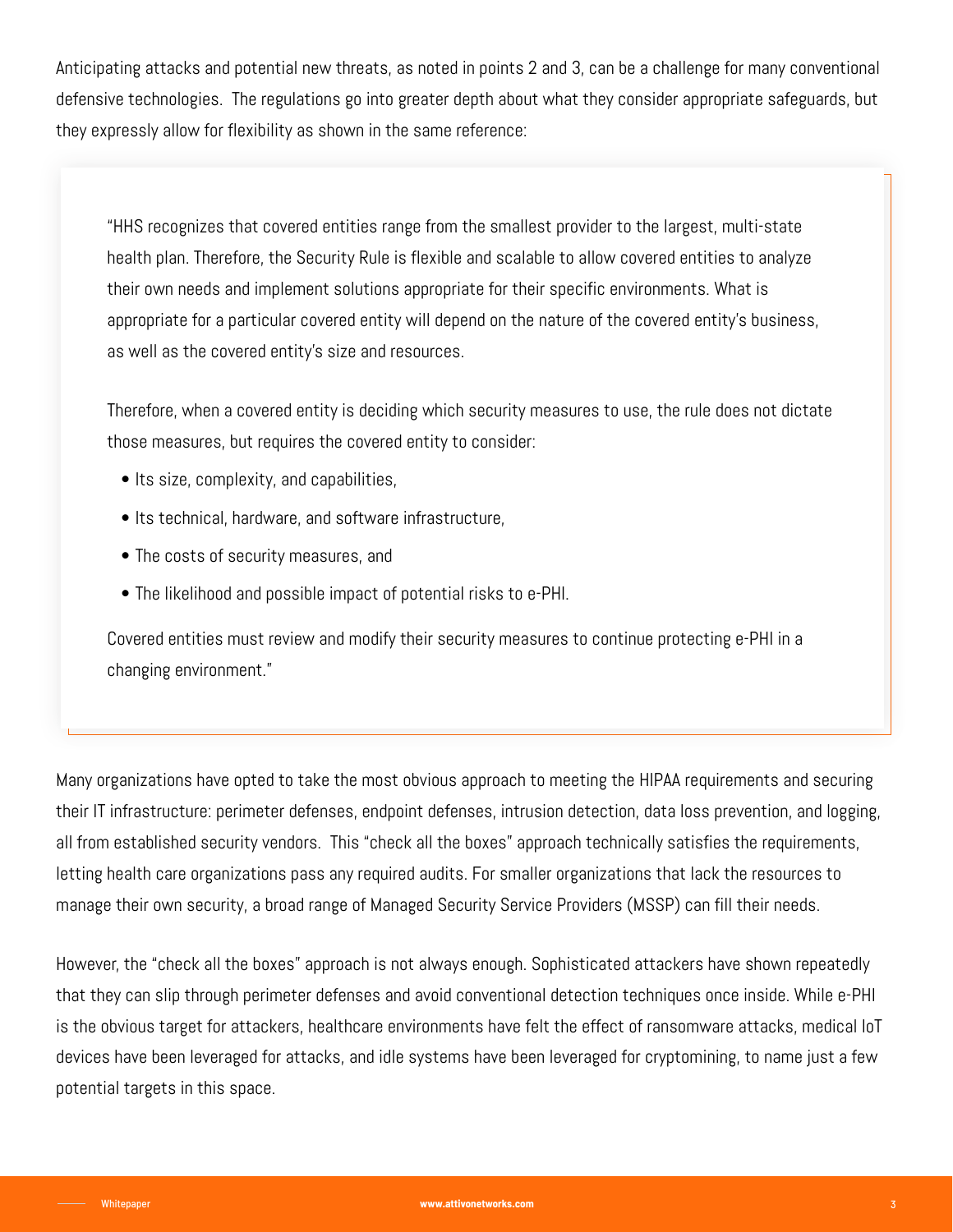With the sensitivity of the information involved and the potential damage to patient privacy, organizational reputation, and financial risks imposed by HIPAA, healthcare organizations need to implement best-of-breed solutions to support a full defense in depth posture.

# THE ROLE OF DECEPTION AND DERAILMENT

Attackers have shown repeatedly they can bypass perimeter security and evade conventional defenses within the enterprise. While "dwell time" – the time between an attacker's initial compromise and their discovery by the defender – hhas been growing consistently shorter, the median dwell time in the Americas is still approximately 24 days<sup>3</sup>. This is down from 60 days in 2019 $^{\circ}$ , and is likely attributed in part to the increase in ransomware attacks in recent years. However, this still gives time for an attacker to exfiltrate information or damage the target environment. This leaves organizations in need of a solution that can deliver a scalable defense that

Regardless of the attack vector or motive, deception technology offers capabilities that other layers of a Defense in Depth model can't provide. Assuming attackers can, and will, penetrate the perimeter...

is highly accurate in detecting in-network threats that have bypassed perimeter defenses. Technologies designed to proactively reveal threats are also invaluable for detecting early and mitigating the energy required to remediate infections.

This is where deception technology comes into play. Most attackers operate with the assumptions "I have time" and "what I see is what I get." The currently reported median dwell times speak to their first assumption. In many documented cases, they do have time. Even after an organization identifies and remediates the compromise, attackers routinely leave multiple routes in place to let them return. In relation to the second assumption, attackers typically expect the resources they see on the network to be what they appear to be. Why wouldn't they? Commercial availability of solutions to deploy and manage convincing decoys that include customized data and application deceptions did not exist until a few years ago. Historically, an attacker felt safe making these assumptions.

Deception technology changes not only the paradigm, but also the asymmetry of an attack. By placing highly attractive decoys into the environment, the attacker can no longer assume that what they see is what they get. Using a deception network to obfuscate the attack surface alters the economics of their attack and when combined with enticing lures, can dramatically increase the odds of an attacker making a mistake which will reveal their presence.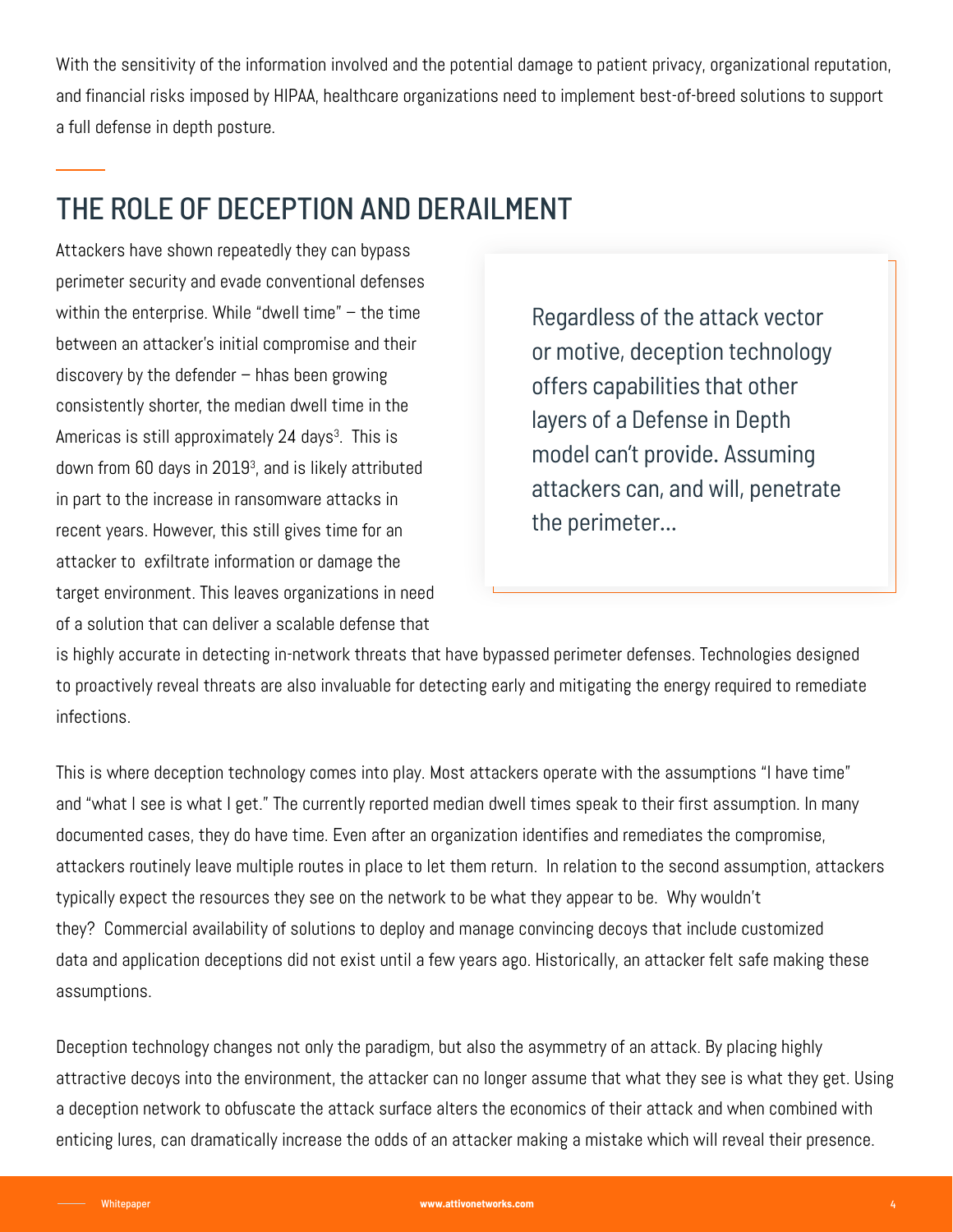With a traditional "low and slow" attack strategy, an adversary could limit their exposure and extend their dwell time, while operating on the assumption that everything they were seeing was real and that they could freely explore without being detected. With decoys and lures spread through the environment, attackers must now thread through a virtual minefield where even a slight misstep gives the defenders a high-fidelity alert. The complexity of an attack can also be increased when decoys are deployed in nontraditional areas, which threat actors are now targeting based on their increased complexity to secure. These could be IOT, medical IOT, infrastructure, telecommunications, industrial control or point-of-sales systems, to name a few, all of which can be found in healthcare environments.

With deception, concealment and derailment techniques in place, the adage "an attacker only needs to be right once to get in while the defenders need to be right every time" is turned on its head. The attacker must be right every time, or they will alert the defenders. They no longer have time and what they see is not guaranteed to be what they get.

## THE ROLE OF ATTIVO NETWORKS IN HIPAA COMPLIANCE

One key point of the HIPAA regulations is: "Identify and protect against reasonably anticipated threats to the security or integrity of the information." This is especially challenging in a dynamically changing threat environment where attackers are constantly finding, and employing, new techniques that go beyond "reasonably anticipated." This is where the Attivo Networks® ThreatDefend® platform provides an invaluable tool for defense and detection.

The Attivo Networks® ThreatDefend® platform is a unique solution that prevents identity privilege escalation and detects attacker lateral movement. The ThreatDefend platform's concealment and misdirection technology derail attackers as they can longer find or access the data, files, AD objects and credentials they seek. With a focus on the needs of the healthcare environment, the portfolio offers the full range of deception, with decoy servers, credentials, data, and application deceptions that scale to accommodate both on premise and in the cloud needs. Additionally, the ThreatDefend platform is easy to manage with machine self-learning for

Native integrations with many highly respected 3rd party security solutions let an organization automate their response, automatically isolating infected hosts, initiating reporting, and streamlining their incident response.

automated deployment and an intuitive user interface that presents high fidelity alerts, correlated attack analysis, along with native integrations for incident response, so threat responders can quickly identify and remediate an attack.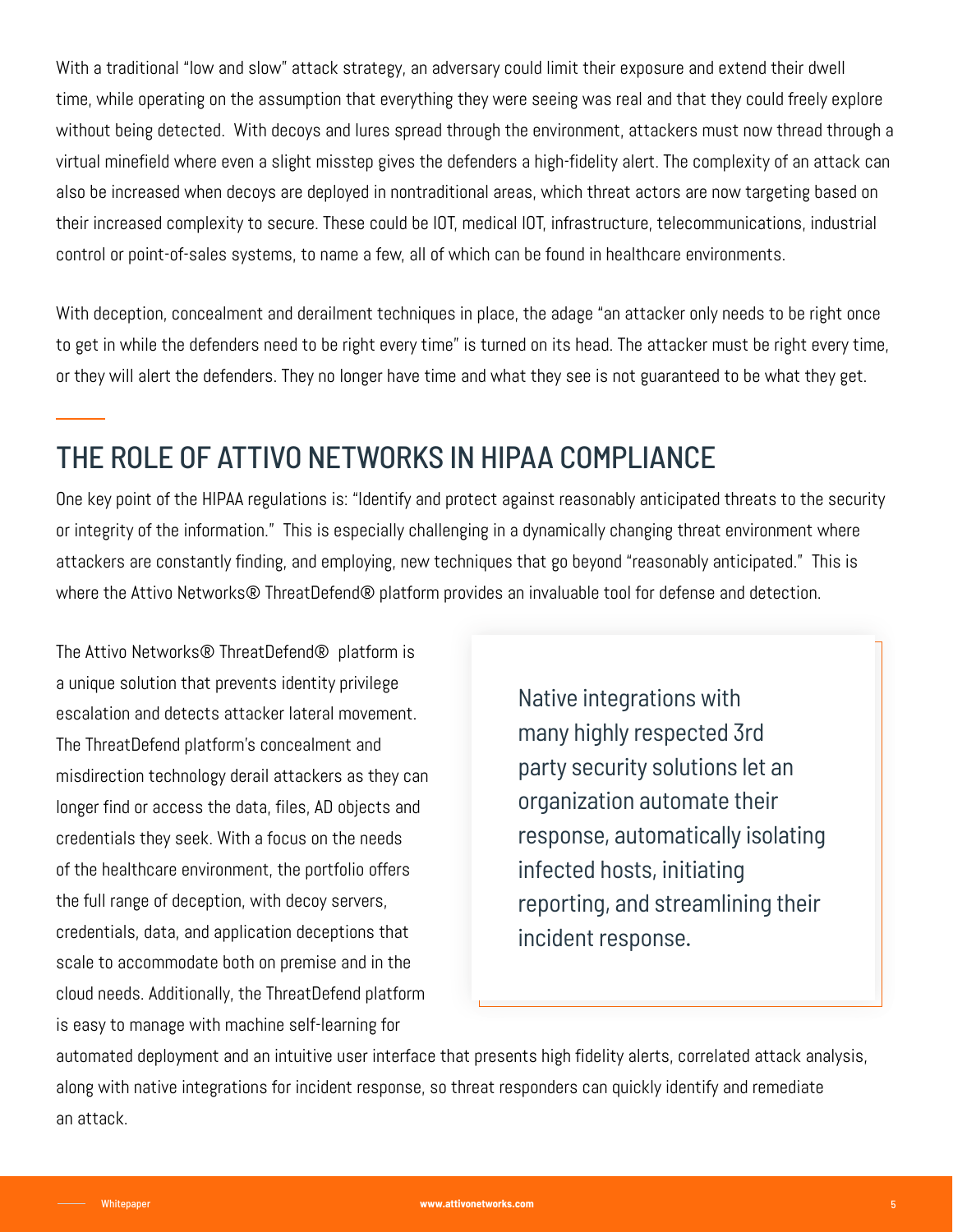To be most effective, decoys need to be both realistic and cover the entire environment. Deception for hosts and services need to seamlessly blend into the environment and appear as real hosts delivering authentic services. For maximum effect and authenticity, the deception can't stop with just host and service decoys. By adding authentic credentials, resources, and even decoy documents, the Attivo Networks® ThreatDefend® platform provides complete deception that makes it extremely difficult for an attacker to tell what is real and what is a trap.

With a range of decoys to simulate an entire production environment, Attivo provides highly authentic deception that projects servers, medical IoT devices, endpoint, IoT, Active Directory, infrastructure, and telecommunications devices that appear identical to production assets. The platform deploys more than just decoys to trap the attackers during reconnaissance, but also includes credentials, shares, applications, and decoy documents that entice an in-network attacker to take the bait. This redirects them into the deception environment where they can be monitored and contained. Collectively, these deceptions make an attacker's job dramatically harder, consume more of their time, and often serve as a deterrent as an attacker is driven to seek easier targets. Any misstep on the attacker's part reveals their presence to the defender whether they are a live Advanced Persistent Threat (APT) or an automated attack tool. In fact, the ThreatDefend® solution offers a highly effective defense against not only known threats such as ransomware, malware, and bitcoin mining attacks, but also the targeted and unknown attacks that, by design, don't have available detection signatures. Deception will also not create "alert fatigue" as each alert is created after engaging with a threat actor. Any attack that even lightly touches a decoy asset or attempts to use deception credentials, or bait, is immediately reported and the attack derailed.

Native integrations with many highly respected 3rd party security solutions let an organization automate their response, automatically isolating infected hosts, initiating reporting, and streamlining their incident response. This reduces the operational burden on information security teams, making them more effective and efficient. As a result, the organization achieves a more comprehensive security program that includes prevention and in-network threat detection, all without requiring additional personnel.

The attacker must be right every time, or they will alert the defenders. They no longer have time and what they see is not guaranteed to be what they get.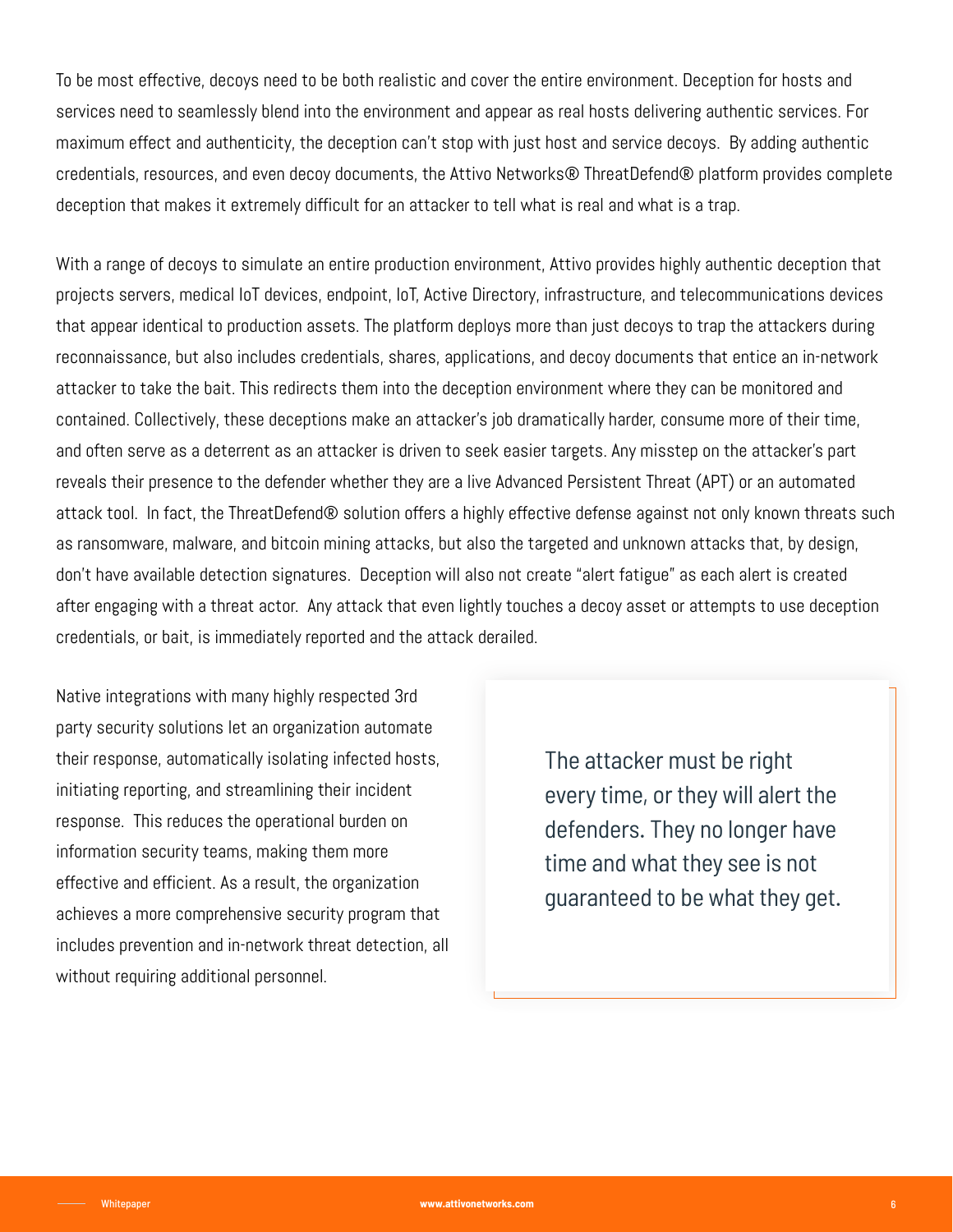# MEETING SPECIFIC HIPAA REQUIREMENTS

The complete HIPAA documentation runs hundreds of pages and covers a range of requirements. Below, we have highlighted specific sections of the HIPAA regulations focused on Information Security that are addressed with Attivo Networks® deception technology. These regulations are specific to section 164 – Security and Privacy – of the HIPAA requirements $^6$ , and key highlights are included here.

For complete coverage of HIPAA regulations, reference the Health and Human Services website at: https://www.hhs.gov/hipaa/

| <b>HIPAA</b><br><b>REQUIREMENT</b><br><b>SECTION</b> | <b>DESCRIPTION</b>                                                                                                                                                                                                                                                                                                                                                                                                                                                                                                                                                                                                                                                                                              | <b>ATTIVO SOLUTION</b>                                                                                                                                                                                                                                                                                                                                                                                                                                                                                                                    |  |  |  |
|------------------------------------------------------|-----------------------------------------------------------------------------------------------------------------------------------------------------------------------------------------------------------------------------------------------------------------------------------------------------------------------------------------------------------------------------------------------------------------------------------------------------------------------------------------------------------------------------------------------------------------------------------------------------------------------------------------------------------------------------------------------------------------|-------------------------------------------------------------------------------------------------------------------------------------------------------------------------------------------------------------------------------------------------------------------------------------------------------------------------------------------------------------------------------------------------------------------------------------------------------------------------------------------------------------------------------------------|--|--|--|
| <b>SECURITY STANDARDS</b>                            |                                                                                                                                                                                                                                                                                                                                                                                                                                                                                                                                                                                                                                                                                                                 |                                                                                                                                                                                                                                                                                                                                                                                                                                                                                                                                           |  |  |  |
| § 164.306 (a) 1, 2, 3                                | (a) General requirements.<br>Covered entities must do the following:<br>(1) Ensure the confidentiality, integrity, and availability<br>of all electronic protected health information the<br>covered entity creates, receives, maintains, or<br>transmits.<br>(2) Protect against any reasonably anticipated threats<br>or hazards to the security or integrity of such<br>information.<br>(3) Protect against any reasonably anticipated uses<br>or disclosures of such information that are not<br>permitted or required under subpart E of this part.                                                                                                                                                        | The ThreatDefend platform uses deception<br>technology to provide defenses that adapt<br>automatically to a changing threat landscape.<br>Even as attackers alter their approach, deception<br>shifts the balance in favor of the defender,<br>protecting their data against evolving threats.                                                                                                                                                                                                                                            |  |  |  |
| § 164.306 (b) 1, 2                                   | (b) Flexibility of approach.<br>(1) Covered entities may use any security measures<br>that allow the covered entity to reasonably and<br>appropriately implement the standards and<br>implementation specifications as specified in<br>this subpart.<br>(2) In deciding which security measures to use, a<br>covered entity must take into account the following<br>factors:<br>(i) The size, complexity, and capabilities of the<br>covered entity.<br>(ii) The covered entity's technical infrastructure,<br>hardware, and software security capabilities.<br>(iii) The costs of security measures.<br>(iv) The probability and criticality of potential risks to<br>electronic protected health information. | The ThreatDefend platform scales effectively,<br>efficiently, and economically to provide security<br>across a range of organizations without placing<br>additional strain on IT or Information Security<br>resources.<br>The platform allows a range of installation options,<br>including physical appliance, virtual machine, Cloud,<br>or hybrid installation. The ThreatDirect® solution<br>allows an organization to seamlessly project assets<br>into remote locations without requiring additional<br>infrastructure or overhead. |  |  |  |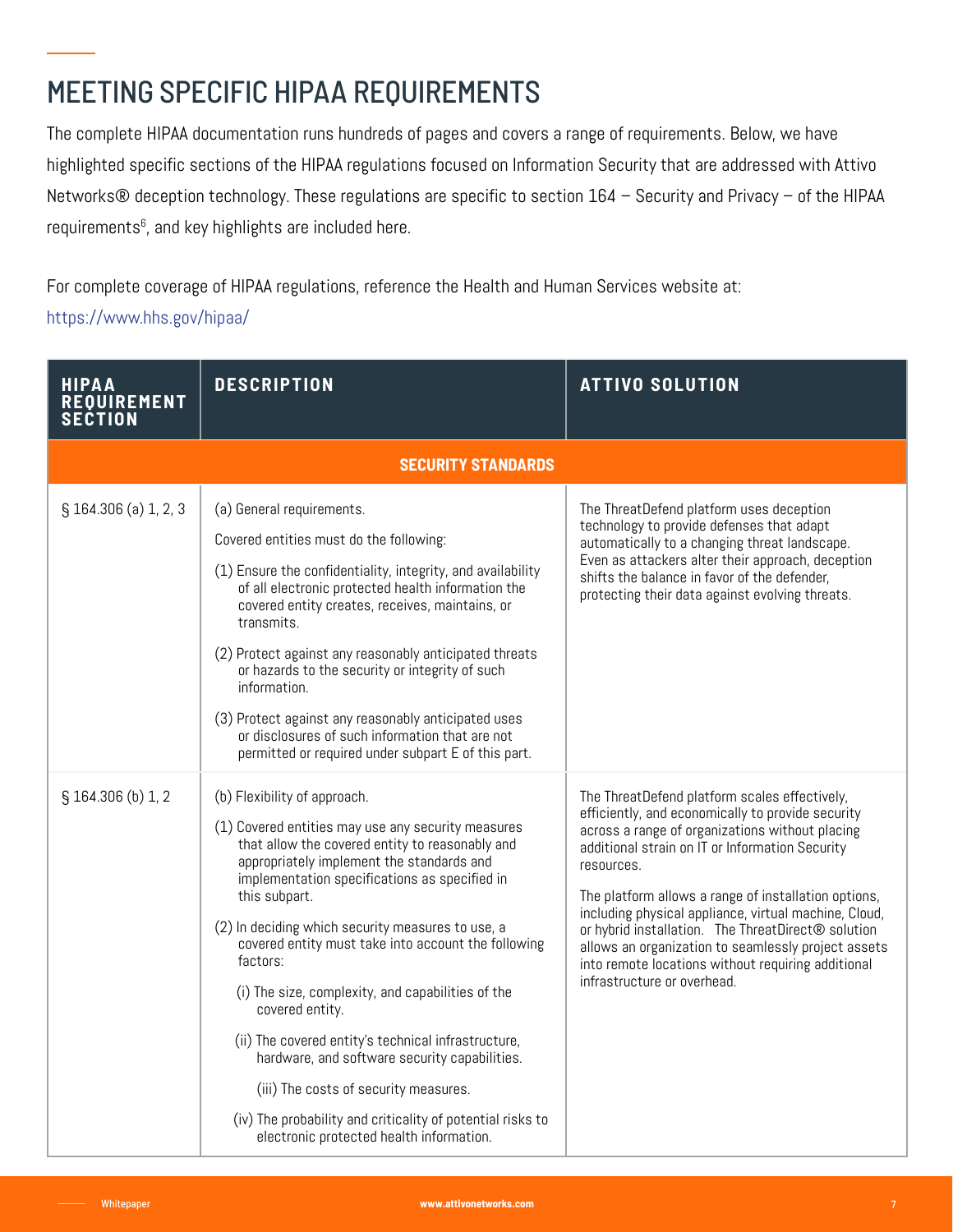| <b>HIPAA</b><br>REQUIREMENT<br><b>SECTION</b> | <b>DESCRIPTION</b>                                                                                                                                                                                                                                                                                                                                                                                               | <b>ATTIVO SOLUTION</b>                                                                                                                                                                                                                                                                                                                               |  |  |
|-----------------------------------------------|------------------------------------------------------------------------------------------------------------------------------------------------------------------------------------------------------------------------------------------------------------------------------------------------------------------------------------------------------------------------------------------------------------------|------------------------------------------------------------------------------------------------------------------------------------------------------------------------------------------------------------------------------------------------------------------------------------------------------------------------------------------------------|--|--|
| <b>ADMINISTRATIVE SAFEGUARDS</b>              |                                                                                                                                                                                                                                                                                                                                                                                                                  |                                                                                                                                                                                                                                                                                                                                                      |  |  |
| $$164.308$ (a) $(1)$ (ii)<br>(A), (B), (D)    | (a) A covered entity must, in accordance with § 164.306:                                                                                                                                                                                                                                                                                                                                                         | The ThreatDefend platform can provide valuable                                                                                                                                                                                                                                                                                                       |  |  |
|                                               | (1) (ii) Implementation specifications:                                                                                                                                                                                                                                                                                                                                                                          | insights during risk assessments and penetration<br>tests, helping assure an organization's security.                                                                                                                                                                                                                                                |  |  |
|                                               | (A) Risk analysis (Required). Conduct an accurate and<br>thorough assessment of the potential risks and<br>vulnerabilities to the confidentiality, integrity, and<br>availability of electronic protected health information<br>held by the covered entity.                                                                                                                                                      | The ThreatPath® solution provides attack path<br>visibility and can identify misconfigurations and<br>credential vulnerabilities that may lead to lateral<br>movement and compromise.                                                                                                                                                                |  |  |
|                                               | (B) Risk management (Required). Implement<br>security measures sufficient to reduce risks and<br>vulnerabilities to a reasonable and appropriate level<br>to comply with $\S$ 164.306(a).                                                                                                                                                                                                                        | The Endpoint Detection Net (EDN) suite tracks the<br>activities on the endpoint systems. If it deems the<br>activity malicious, it raises an alert which feeds<br>forward into the enteprise's Security Operations<br>Center for remediation.                                                                                                        |  |  |
|                                               | (D) Information system activity review (Required).<br>Implement procedures to regularly review records<br>of information system activity, such as audit logs,<br>access reports, and security incident tracking<br>reports.                                                                                                                                                                                      |                                                                                                                                                                                                                                                                                                                                                      |  |  |
| $$164.308$ (a) $(3)(ii)$<br>(A)(B)            | (3)(ii) Implementation specifications:<br>(A) Authorization and/or supervision (Addressable).<br>Implement procedures for the authorization and/<br>or supervision of workforce members who work<br>with electronic protected health information or in<br>locations where it might be accessed.<br>(B) Workforce Clearance Procedure (Addressable).<br>Implement procedures to ensure appropriate PHI<br>access. | The ThreatPath solution offers a unique capability to<br>detect exposures of key accounts and credentials<br>across the IT infrastructure.<br>The ThreatPath solution can alert if credentials of an<br>authorized workforce member with access to ePHI<br>are exposed in the network.                                                               |  |  |
| $$164.308$ (a) (5) (ii)<br>(B)(C)(D)          | (5) (ii) Implementation specifications. Implement:<br>(B) Protection from malicious software (Addressable).<br>Procedures for guarding against, detecting, and<br>reporting malicious software.<br>(C) Procedures and monitoring of log-in attempts<br>(D) Procedures for password management                                                                                                                    | The ThreatDefend platform detects malicious<br>attacker activities and provides deep forensic data<br>for investigation. The EDN Suite's anti-ransomware<br>function helps to defend against malicious software<br>in two ways:<br>Blocking ransomware attacks on endpoints<br>Hiding the files, folders, and mapped network<br>$\bullet$<br>drives. |  |  |
|                                               |                                                                                                                                                                                                                                                                                                                                                                                                                  | Additionally, the BOTsink® server offers a sandbox<br>environment for malware analysis and study the<br>attacker's malicious intent.                                                                                                                                                                                                                 |  |  |
|                                               |                                                                                                                                                                                                                                                                                                                                                                                                                  | The ADAssessor solution offers real time detections<br>for brute force attacks, these are achieved by<br>monitoring the log-in attempts.                                                                                                                                                                                                             |  |  |
|                                               |                                                                                                                                                                                                                                                                                                                                                                                                                  | The EDN Suite's ThreatStrike® solution safeguards<br>passwords by preventing unauthorized access to<br>the various password stores. It can also deploy<br>deceptive credentials and accounts that look real.                                                                                                                                         |  |  |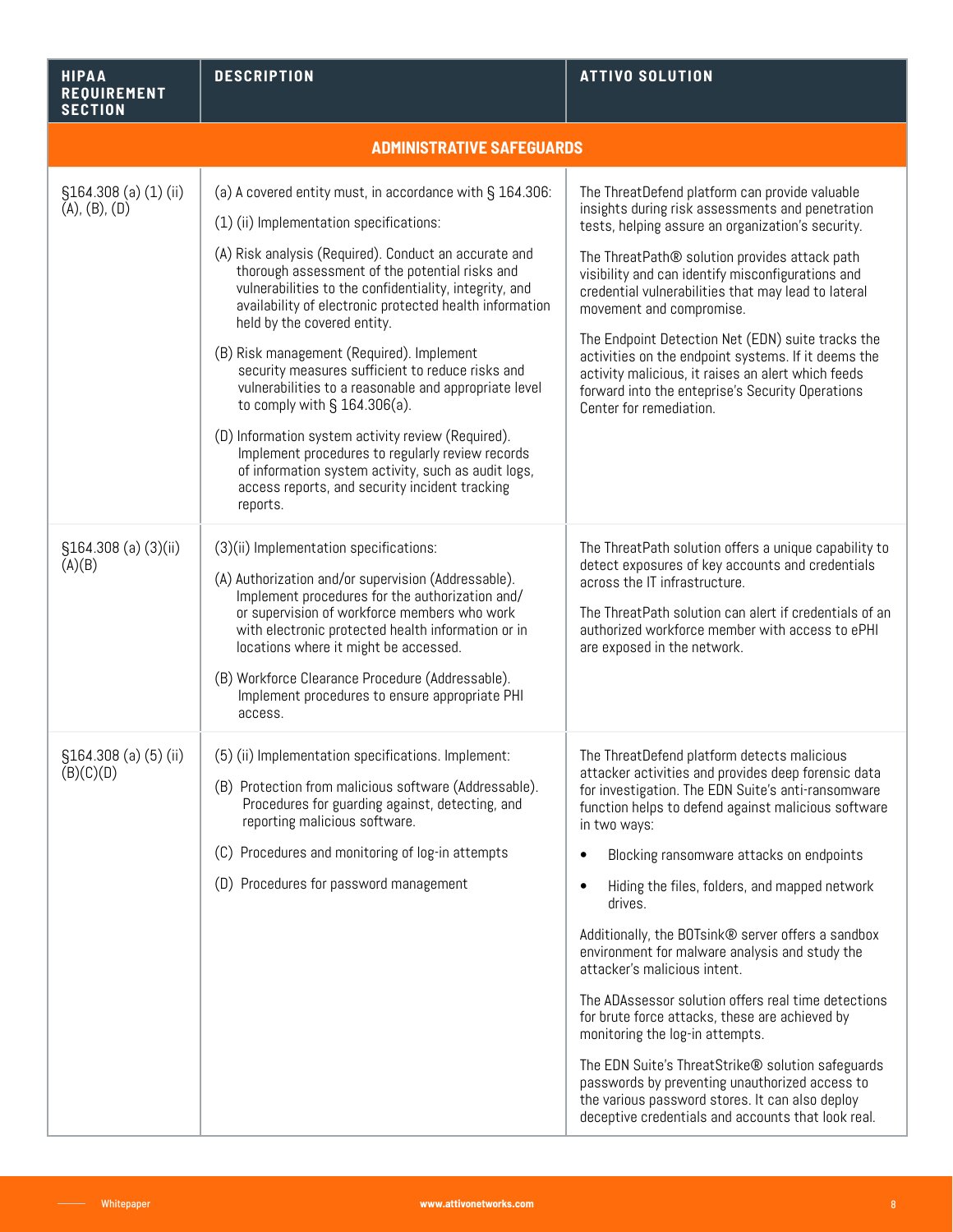| <b>HIPAA</b><br><b>REQUIREMENT</b><br><b>SECTION</b> | <b>DESCRIPTION</b>                                                                                                                                                                                                                                                                                                                                                                                                                                   | <b>ATTIVO SOLUTION</b>                                                                                                                                                                                                                                                                                                                                                                                                                                                                                                                                                                |  |  |
|------------------------------------------------------|------------------------------------------------------------------------------------------------------------------------------------------------------------------------------------------------------------------------------------------------------------------------------------------------------------------------------------------------------------------------------------------------------------------------------------------------------|---------------------------------------------------------------------------------------------------------------------------------------------------------------------------------------------------------------------------------------------------------------------------------------------------------------------------------------------------------------------------------------------------------------------------------------------------------------------------------------------------------------------------------------------------------------------------------------|--|--|
| <b>ADMINISTRATIVE SAFEGUARDS (CONT.)</b>             |                                                                                                                                                                                                                                                                                                                                                                                                                                                      |                                                                                                                                                                                                                                                                                                                                                                                                                                                                                                                                                                                       |  |  |
| §164.308 (6) (i), (ii)                               | (6)(i) Standard: Security incident procedures.<br>Implement policies and procedures to address<br>security incidents.<br>Identify and respond to suspected or known<br>security incidents; mitigate, to the extent<br>practicable, harmful effects of security incidents<br>that are known to the covered entity; and<br>document security incidents and their outcomes.<br>(ii) Implementation specification: Response and<br>Reporting (Required). | The Attivo ThreatDefend platform automated<br>incident response with integrations that provide<br>automatic threat intelligence sharing, blocking, and<br>threat hunting. The Attivo Networks ThreatOps®<br>supports playbooks through integrations to increase<br>the efficiency of the incident response process.                                                                                                                                                                                                                                                                   |  |  |
| <b>TECHNICAL SAFEGUARDS</b>                          |                                                                                                                                                                                                                                                                                                                                                                                                                                                      |                                                                                                                                                                                                                                                                                                                                                                                                                                                                                                                                                                                       |  |  |
| §164.312 (b) (e) (1)                                 | (b) Audit Controls - Procedures and mechanisms for<br>monitoring system activity<br>(e)(1) Standard: Transmission security. Implement<br>technical security measures to guard against<br>unauthorized access to electronic protected health<br>information that is being transmitted over an<br>electronic communications network.                                                                                                                   | The EDN suite tracks the activities on the endpoint<br>systems, and if deemed malicious, raises an alert<br>that feeds into the enterprise's Security Operations<br>Center for remediation.<br>The EDN Suite's ThreatStrike solution deploys<br>deceptive credentials, accounts and files designed<br>to look authentic, detect and misdirect an attacker<br>looking for ways to compromise critical data such<br>as ePHI.<br>The ThreatPath solution monitors active lateral<br>paths in the infrastructure, and its policies can flag<br>an unauthorized transmission of ePHI data. |  |  |
| <b>ORGANIZATIONAL REQUIREMENTS</b>                   |                                                                                                                                                                                                                                                                                                                                                                                                                                                      |                                                                                                                                                                                                                                                                                                                                                                                                                                                                                                                                                                                       |  |  |
| \$164.314 (b) (2) (iv)                               | (iv) Report to the group health plan any security incident<br>of which it becomes aware.                                                                                                                                                                                                                                                                                                                                                             | The ThreatDefend platform includes extensive<br>reporting of any suspicious activity that takes place<br>within the deception environment.<br>Integration with 3rd party applications, including<br>SIEM and ticketing tools, delivers easy and complete<br>reporting of security incidents for accelerated<br>response.                                                                                                                                                                                                                                                              |  |  |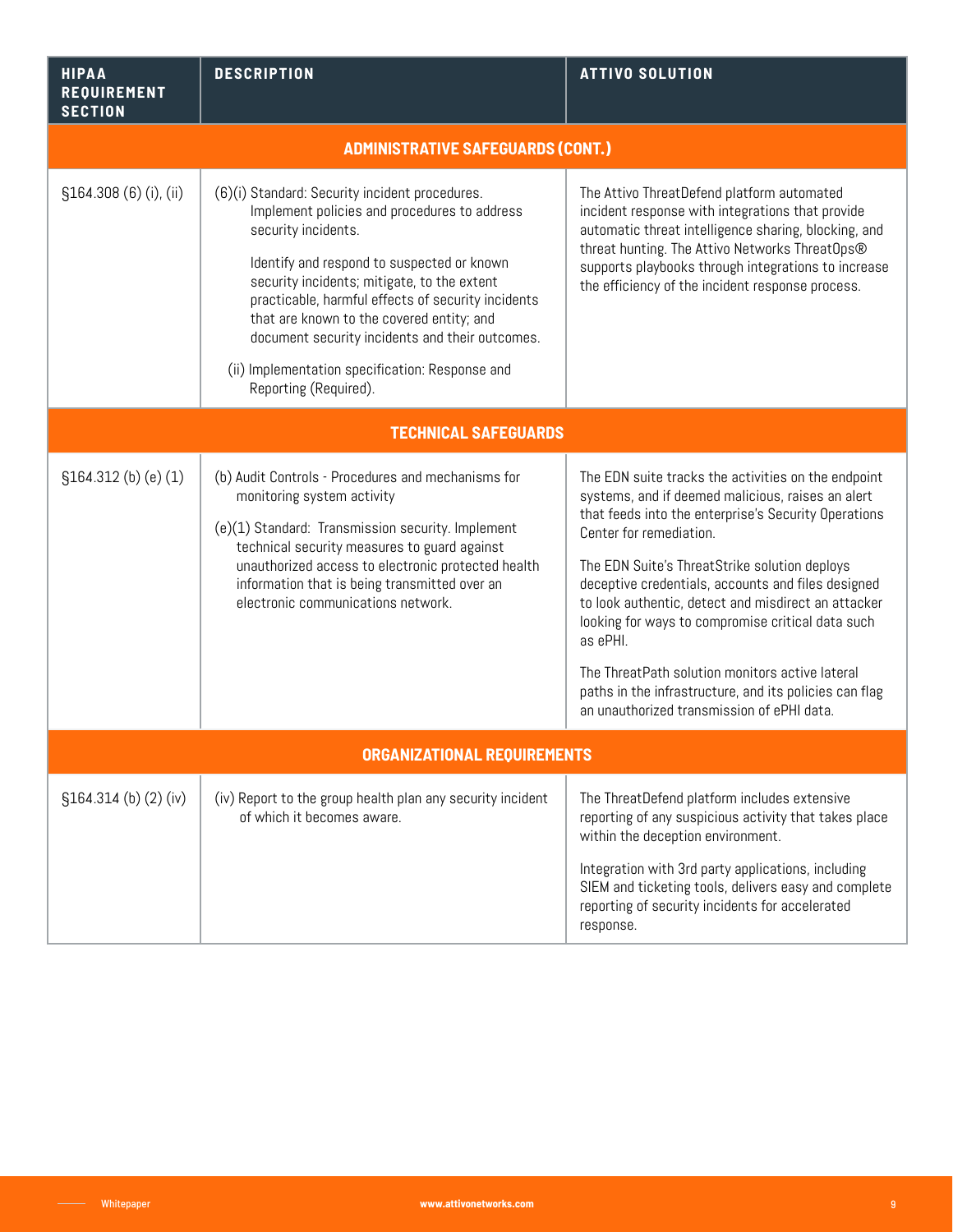## **SUMMARY**

Complying with the HIPAA regulations can be complex, and conventional defenses may not be enough to assure that e-PHI information remains secure. Health records are not the only potential target for an attacker. Healthcare organizations also face other threats, such as ransomware and other malware that can affect patient privacy and even safety.

Regardless of the attack vector or motive, the Attivo Networks ThreatDefend platform offers capabilities that other layers of a Defense in Depth model can't provide. Assuming attackers can, and will, penetrate the perimeter, visibility of exposures, early alerting, and placing defenses inside the environment that are expressly designed to trip up and trap an attacker turns the tables on the attacker and shifts the odds in the defender's favor.

By delivering insight into credential and attack path vulnerabilities and Active Directory domain, user, and device-level exposures, healthcare organizations are better prepared to increase their security posture. Concealment technology denies and derails attackers since they can no longer see or access critical data, files, AD objects, and credentials to move forward with their attack. Additionally, the solution's decoys obfuscate the attack surface, collect forensic data, automatically analyze attack data, and automate incident response through its 30 native integrations.

Whether a large, multi-state health plan, or a small organization, the Attivo Networks solution delivers a highly efficient, effective, and accurate prevention and detection solution that provides the tools to stay a step ahead of modern cyber-attackers.

- 1] https://www.hhs.gov/hipaa/for-professionals/security/laws-regulations/index.html
- 2] e-PHI is the HHS designation for "electronic protected healthcare information"
- 3] https://www.fireeye.com/content/dam/collateral/en/mtrends-2018.pdf
- 4] https://www-01.ibm.com/common/ssi/cgi-bin/ssialias?htmlfid=SEL03130WWEN&
- 5] https://www.fireeye.com/content/dam/collateral/en/mtrends-2018.pdf pg. 24
- 6] https://www.hhs.gov/sites/default/files/ocr/privacy/hipaa/administrative/combined/hipaa-simplification-201303.pdf

## ABOUT ATTIVO NETWORKS®

Attivo Networks®, the leader in preventing identity privilege escalation and detecting lateral movement attacks, delivers a superior defense for countering threat activity. ThreatDefend® Platform customers gain unprecedented visibility to risks, attack surface reduction, and speed up attack detection. Patented innovative defenses cover critical points of attack, including at endpoints, in Active Directory (AD), in the cloud, and across the entire network. Concealment technology hides critical AD objects, data, and credentials. Bait and misdirection efficiently steer attackers away from production assets, and deception decoys derail lateral movement activities. Attivo has won over 150 awards for its technology innovation and leadership. www.attivonetworks.com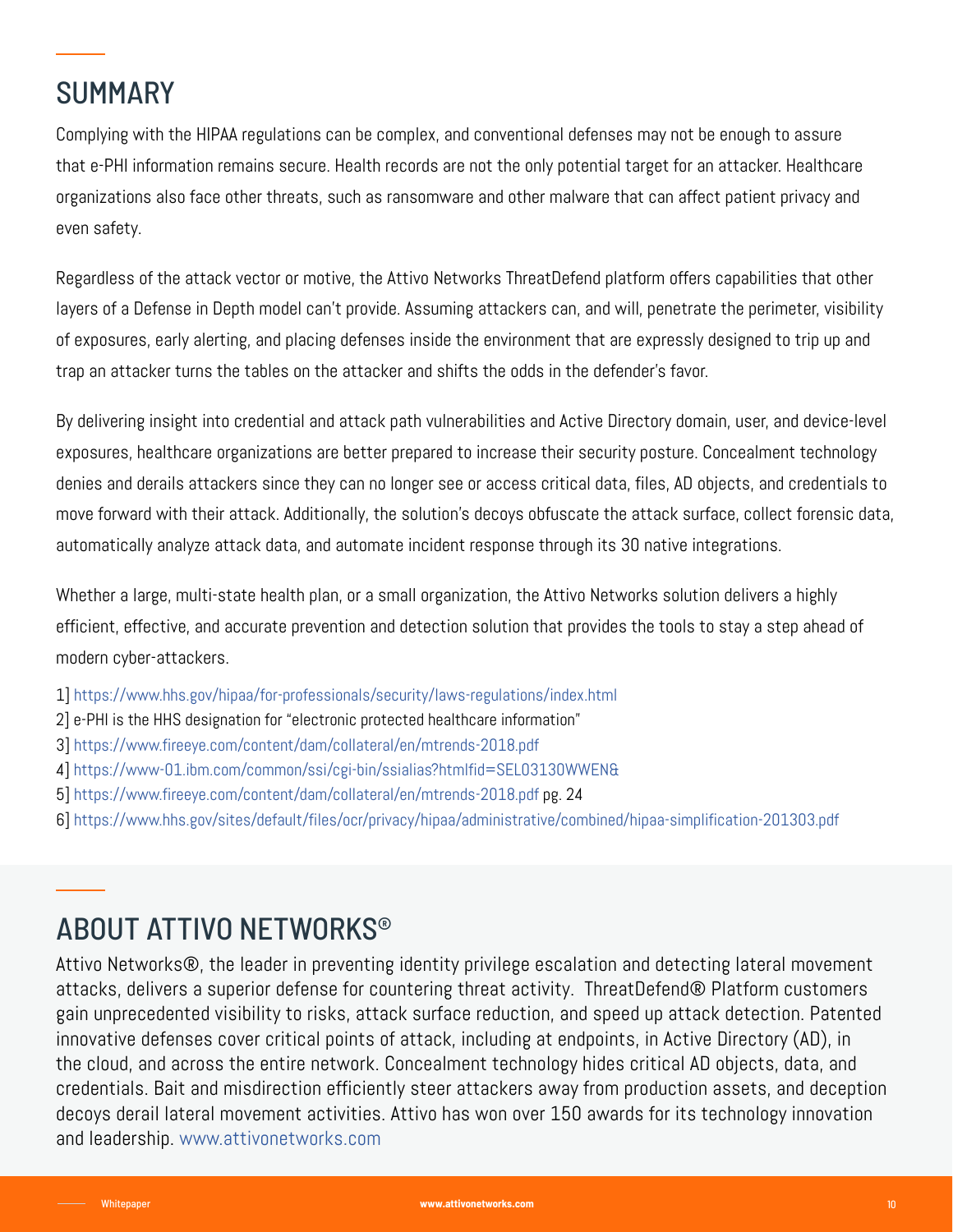

#### Resources

The United States Department of Health and Human Services maintains the complete HIPAA requirements and provides several useful resources that can help an organization meet these regulations.

## Relevant regulations

https://www.hhs.gov/hipaa/for-professionals/security/laws-regulations/

## Privacy Rules Summary

https://www.hhs.gov/sites/default/files/ocr/privacy/hipaa/understanding/summary/privacysummary.pdf

#### Combined regulation text

https://www.hhs.gov/hipaa/for-professionals/privacy/laws-regulations/combined-regulation-text/

## HIPAA Administrative Simplification

https://www.hhs.gov/sites/default/files/ocr/privacy/hipaa/administrative/combined/hipaa-simplification-201303.pdf

#### Full requirements

https://www.hhs.gov/hipaa/for-professionals/security/

## Key Dates in HIPAA History

- August 1996 HIPAA Signed into Law by President Bill Clinton.
- April 2003 Effective Date of the HIPAA Privacy Rule.
- April 2005 Effective Date of the HIPAA Security Rule.
- March 2006 Effective Date of the HIPAA Breach Enforcement Rule.
- September 2009 Effective date of HITECH and the Breach Notification Rule.
- March 2013 Effective Date of the Final Omnibus Rule.

## Potential Penalties

HIPAA includes severe financial penalties for healthcare providers that fail to meet a range of security requirements, ranging from hundreds to tens of thousands of dollars depending on the nature of the violation and the organization's culpability. The following table is presented for example purposes, and organizations should refer to the HIPAA regulations for clarification.